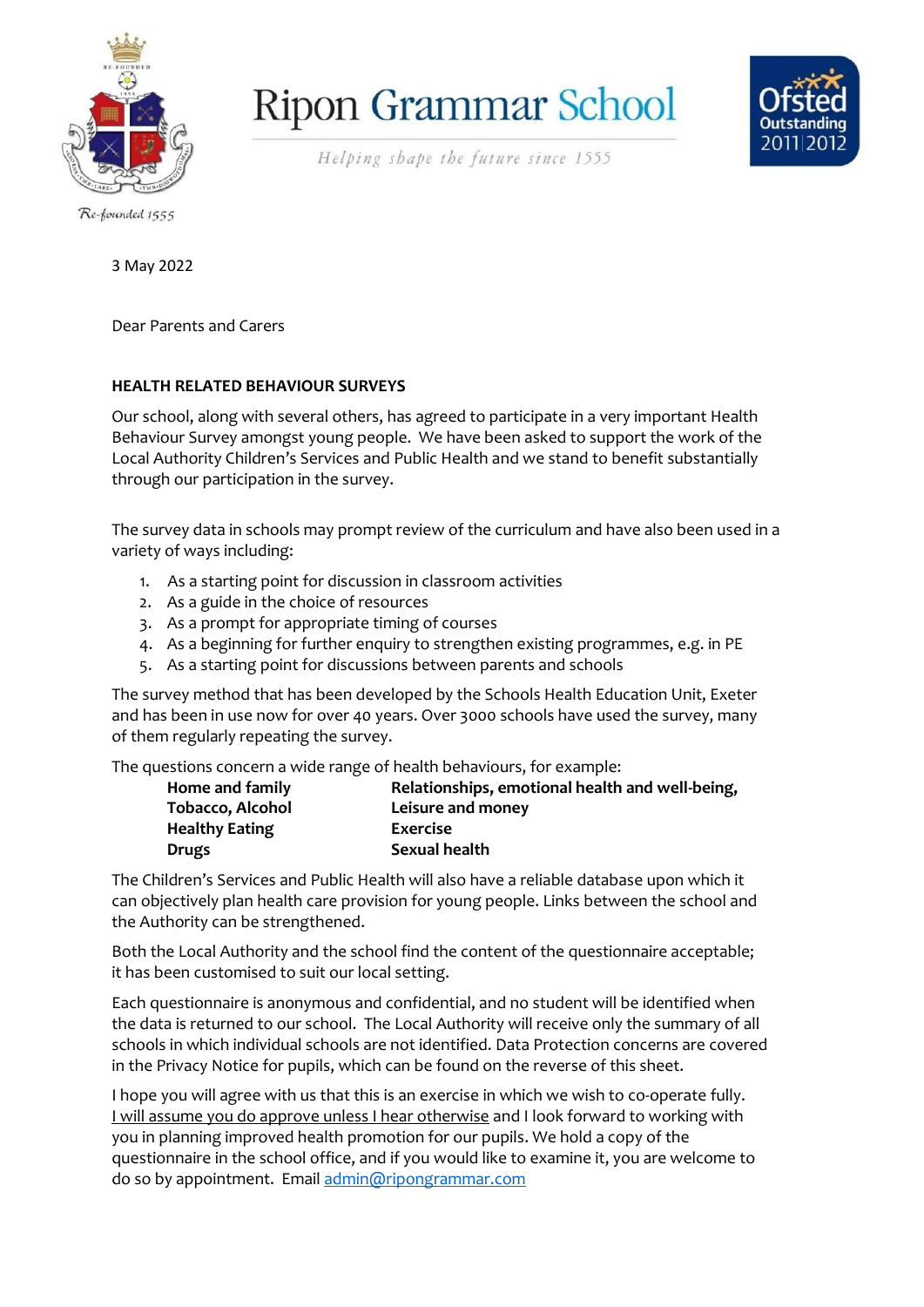As part of the survey it will be helpful if your son/daughter knows the following information:

#### • their **postcode**

(this will be used only for drawing maps of results in the area; your house will not be identified)

The survey will probably be carried out in the next month.

Yours sincerely

UMINOSO

**Jonathan M Webb Headmaster**